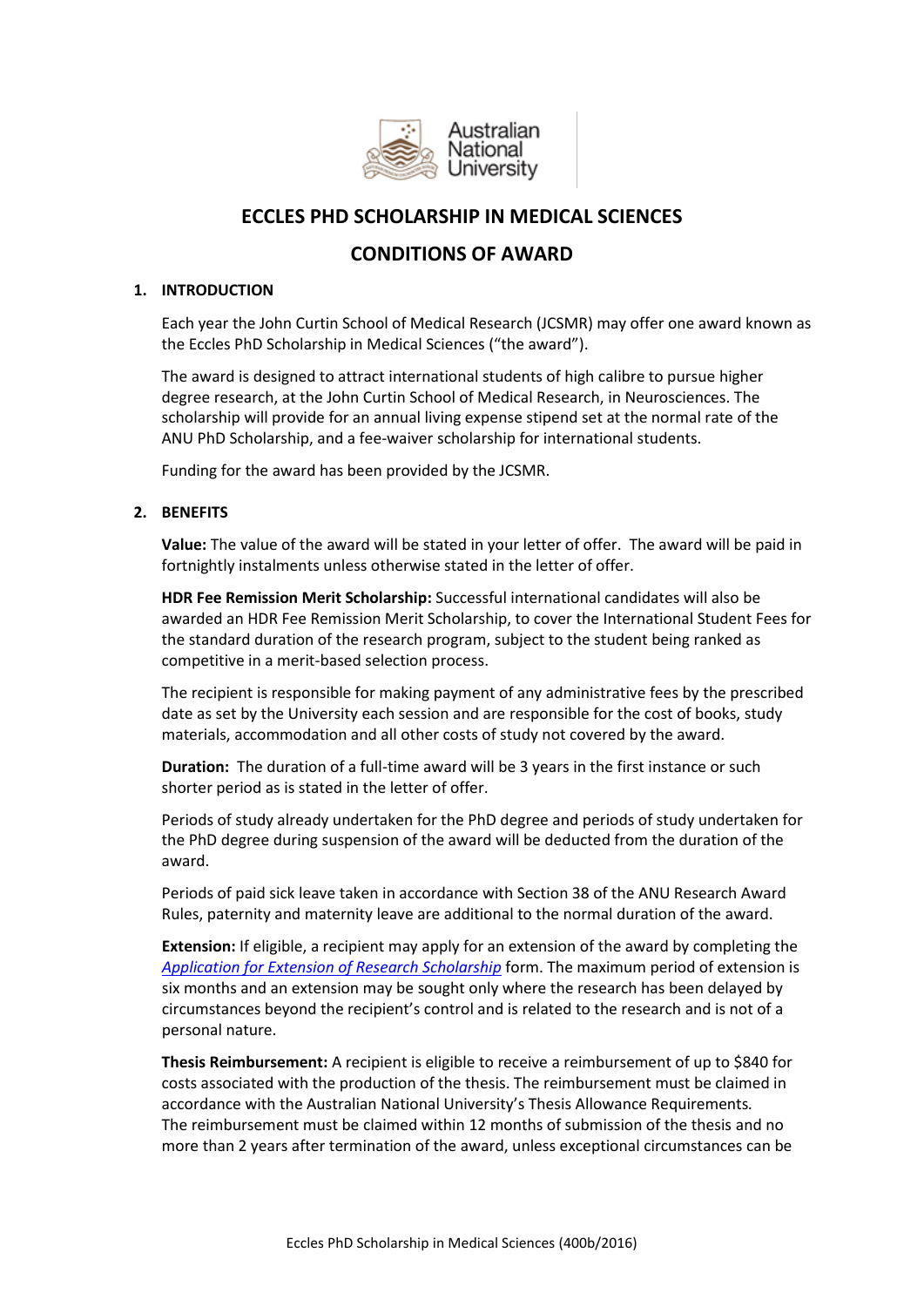demonstrated. A case outlining the exceptional circumstances must be made before approval for reimbursement can be considered.

#### **PROGRAM & SCHOLARSHIP LEAVE ENTITLEMENTS**

A recipient who is unable to pursue their program of study should apply for program and Scholarship leave of absence by completing the Application for Program and Scholarship Leave - Research form.

**Personal Leave:** The University may approve program and Scholarship leave of absence on personal grounds, which does not exceed a total period of twelve months during the tenure of the award. An application for program and Scholarship leave of absence for more than twelve months will only be considered if there are exceptional circumstances beyond the control of the recipient and must be approved by the Delegated Authority in the College.

**Medical Leave:** A recipient whose application for program and Scholarship leave of absence is approved on medical grounds will continue to receive the award for the period of the program leave of absence, on receipt of a certificate signed by a registered medical practitioner which gives the nature and likely duration of the recipient's illness and certifies that the recipient is unable to pursue the program because of the illness. Medical grounds may also be used to cover leave for students with family caring responsibilities. The maximum aggregated period for receipt of the award under this provision cannot exceed 12 weeks within the duration of the award.

**Maternity Leave:** A recipient whose application for program and Scholarship leave of absence is approved for maternity reasons will continue to receive the award for the period of the leave of absence for up to a maximum aggregate of twelve weeks within the duration of the provided the application for program leave of absence is accompanied by a medical certificate indicating the expected date of confinement. Paid maternity leave is not available within the first twelve months of the award.

**Paternity Leave:** A recipient who is the partner of a woman giving birth may be entitled to 5 days' paid parenting leave at the time of the birth provided the award has been held for at least twelve months at the time of application. The application for leave must be accompanied by a medical certificate confirming the date of birth.

In no circumstances can the program and Scholarship leave of absence exceed two years in total (which includes personal, medical, maternity and paternity leave).

## **3. ELIGIBILITY**

The award will be available each year to a prospective student who:

- (a) is an international student.
- (b) is enrolling full-time in a program of study for the degree of Doctor of Philosophy at the John Curtin School of Medical Research, Australian National University.
- (c) holds an Australian Bachelor Honours degree with First Class Honours or equivalent, and has research publications and/or relevant research experience.

#### **4. APPLICATION**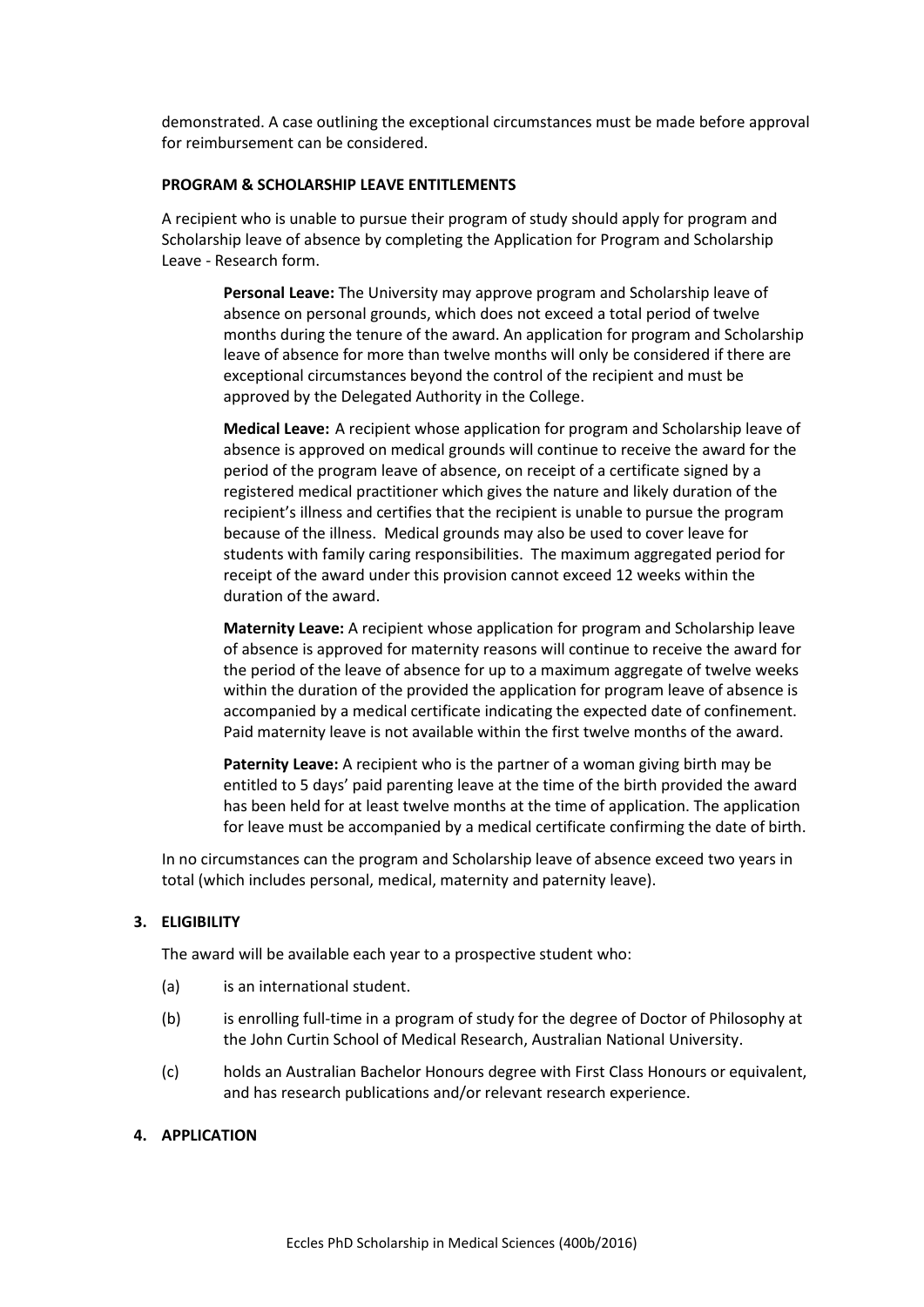There is no application as students are automatically considered based on meeting the eligibility criteria or conditions prescribed under the Eligibility section.

# **5. SELECTION**

Selection will be made on the basis of qualifications and research potential.

The award will be offered to a student by a JCMSR Scholarship Committee, chaired by the Deputy Director of JCSMR. Other members of the Committee are the Associate Director HDR for JCSMR, and a panel of four JCSMR academic staff members representing the different departments.

The Selection Committee and the JCSMR Executive reserves the right to make no award if it considers there is no applicant of sufficient merit. The JCSMR may also vary the number of awards and/or offer the award at other times in exceptional circumstances or based on the standard of applications or students.

## **6. CONCURRENT HOLDING OF AWARDS**

A recipient of the award is permitted to concurrently hold other scholarships, awards, grants and bursaries subject to the terms of the corresponding section in the conditions of award of the other scholarship/bursary/grant/award that they are holding.

During the tenure of the award, the recipient cannot be in receipt of another equivalent or major living allowance award/scholarship or salary to undertake the proposed program, providing a benefit greater than 75% of the stipend of this award.

# **7. DEFERMENT**

The award must be taken up no later than the date specified in the letter of offer, unless in special circumstances another date has been approved by the Delegated Authority.

# **8. ONGOING ELIGIBILITY**

The recipient is required to remain enrolled full-time in a program of study for the degree of Doctor of Philosophy at the Australian National University in the program for which the award is offered.

A part-time award may be offered or approved if the student has reasons acceptable to the University that preclude full-time study for part or all of the course of study. In such cases the University must be satisfied that the reasons relate to caring commitments, a medical condition, a disability or other circumstance which limits the student's capacity to undertake full-time study.

An award cannot be transferred to another institution, ANU College or research school.

# **9. SUSPENSION OF AWARD**

A recipient may apply for suspension of their award. The approval of a suspension will be at the discretion of the scholar's College. A suspension may be appropriate if a recipient is studying at another institution and receives an award for that study. In these circumstances the duration of the award will be reduced by the periods of study undertaken towards the degree during suspension of the award (unless the study was undertaken overseas as part of a Commonwealth Government financially supported international postgraduate research scholarship or award).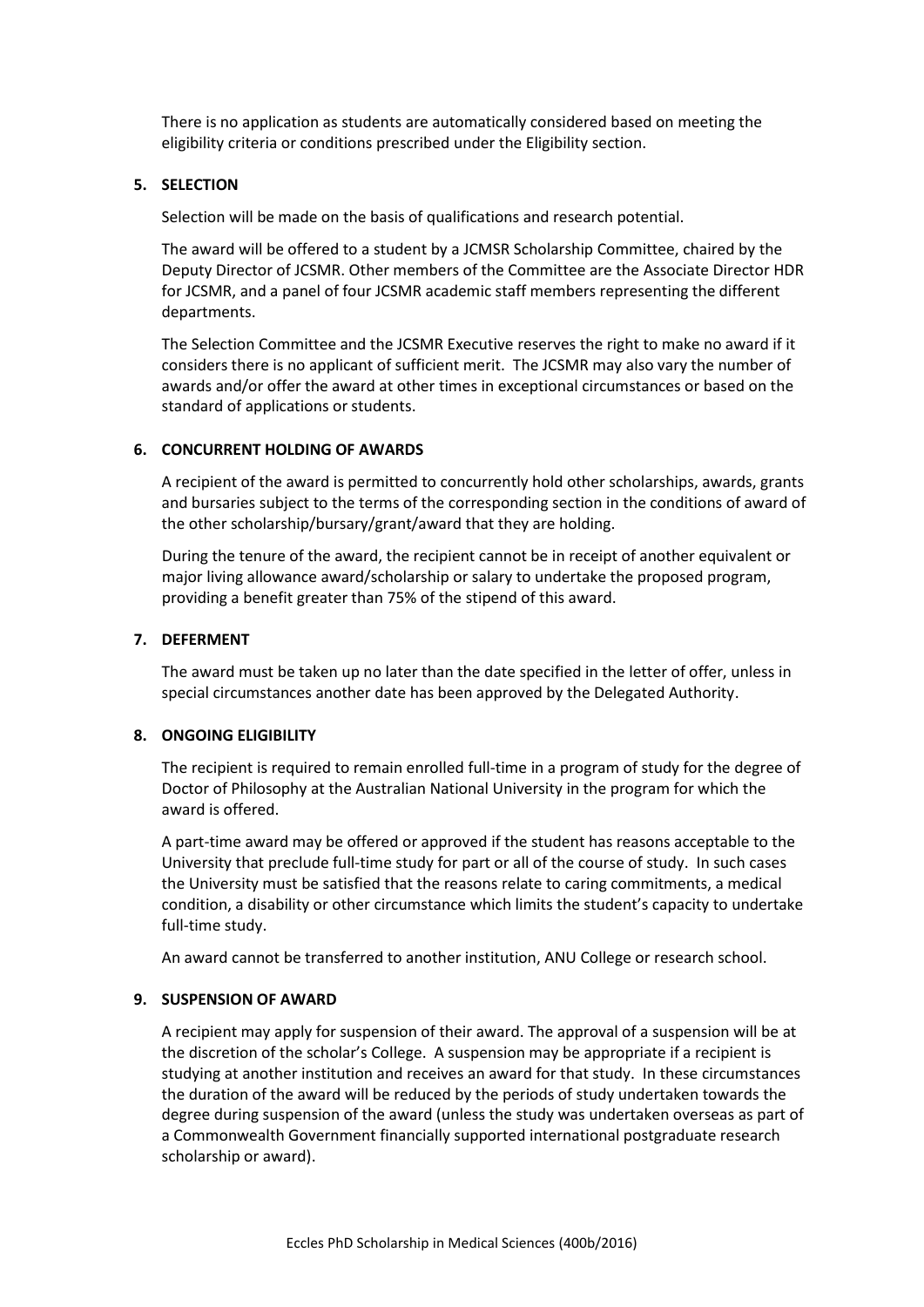The University may suspend an award where a recipient has:

- a) outstanding fees;
- b) an outstanding debt with the University; or
- c) outstanding PhD milestone/s

An award will only be suspended once a reasonable amount of time (more than 20 working days) has passed since the fees and/or debt and/or milestones were due and once the University has advised the scholar in writing that the milestones, debt and/or fees are outstanding. Under these circumstances, the recipient will forfeit payment for the period of time that their award is suspended.

## **10. CESSATION OF AWARD**

The award ceases or should be surrendered:

- (a) at the conclusion of the period outlined in section 2; or
- (b) on submission of the thesis for examination; or
- (c) on the date on which the student withdraws or ceases to attend the University other than for approved absences; or
- (d) if a recipient is no longer meeting or has breached the conditions of award; or
- (e) if a recipient breaches academic or behavioural standards set by the University under the Academic Misconduct & Discipline Rules.

### **11. REPAYMENT OF FUNDS**

A recipient who is taking leave from their program, or changing intensity from full-time to part-time, is expected to submit the prescribed form in a timely manner and, where possible, in advance in order to avoid receiving an overpayment of their award. In circumstances where an overpayment does occur, the overpayments will generally be recovered in line with the ANU Overpayments Procedure.

In the situation where a recipient is overpaid an amount in excess of a full fortnightly disbursement, the University may recover the overpayment by withholding future stipend payments at the same rate that the stipend was overpaid.

### **12. PROVIDING FALSE OR MISLEADING INFORMATION**

The offer of an award is based on the information provided to the University. An award may be withdrawn at any stage if incorrect, false or misleading information is provided or relevant information is withheld. This includes circumstances where the false information is unrelated to the assessment in offering the award.

### **13. VARIATION TO CONDITIONS OF AWARD**

In exceptional circumstances and on a case-by-case basis section 6 and/or 7 of these conditions of award may be varied by the Dean on the recommendation of the Chair of Selection Committee.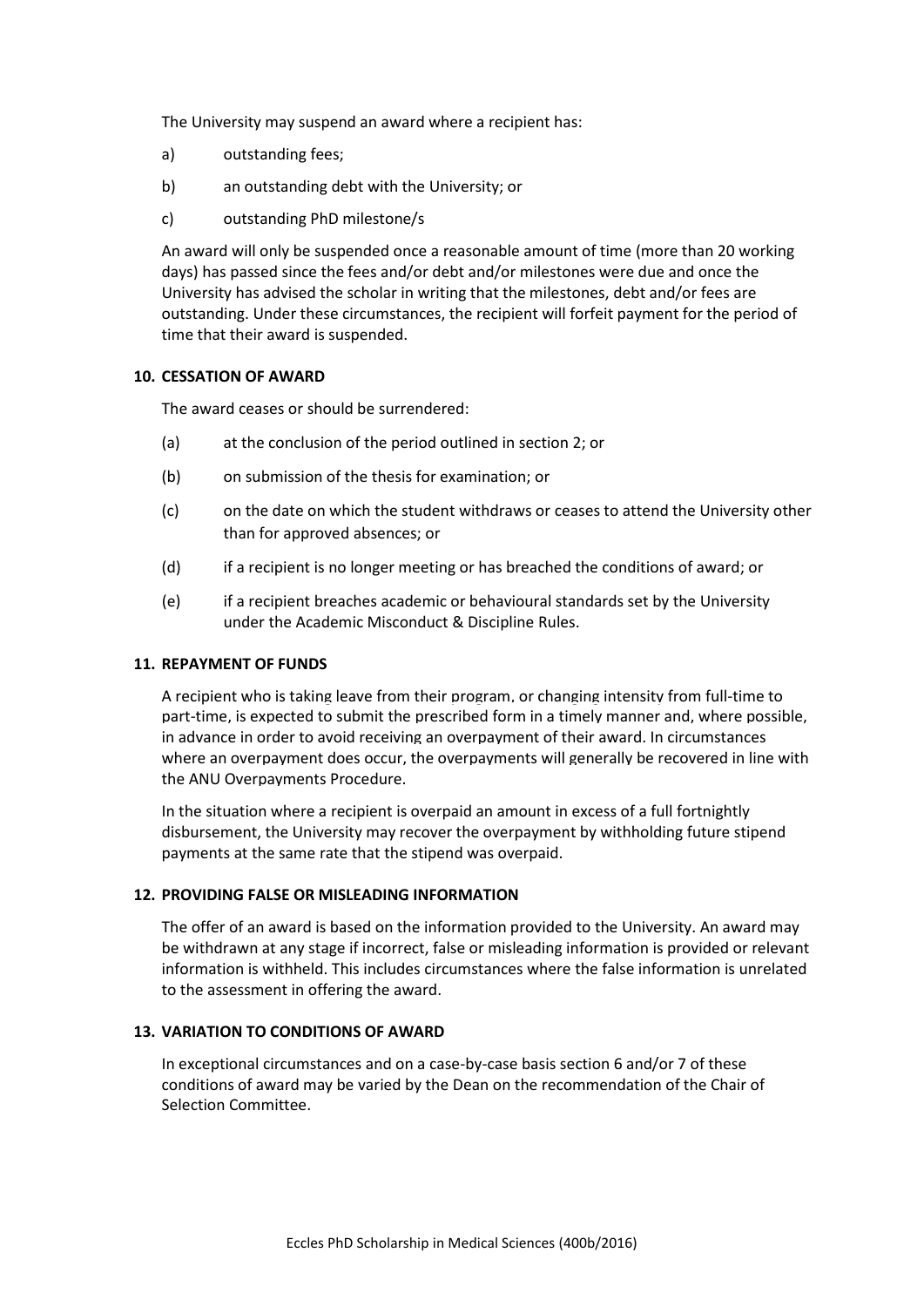## **14. TAXATION & CENTRELINK**

Recipients are responsible for seeking taxation and Centrelink advice regarding their own individual circumstances. Scholarships/grants/awards may be regarded as taxable income if a recipient is enrolled on a part-time basis.

For information on how your award may affect your Centrelink benefits, please refer to this website: <http://www.humanservices.gov.au/customer/enablers/income/>

# **15. ACCOMMODATION**

It is the recipient's responsibility to obtain residential accommodation. Information on student accommodation and application forms are available from the University Accommodation Services. Information may be found on the Web at: <http://www.anu.edu.au/students/services/accommodation>

## **16. PUBLICITY**

The award recipient may be requested to participate in publicity for the award from time to time. This may include publicity in the state or territory of residence or of schooling. Recipients may be contacted for an interview and photograph. The University may also publicise the award by publishing the names of the recipients. Arrangements for such publicity will be made through the ANU College of Health & Medicine or Strategic Communications and Public Affairs Office of the University**.**

## **17. CONTACT WITH THE ANU COLLEGE**

All enquiries regarding the award and changes, issues, or further information after acceptance should be made to:

*John Curtin School of Medical Research College of Health & Medicine Email[: jcsmr.hdr.sa@anu.edu.au](mailto:jcsmr.hdr.sa@anu.edu.au)*

### **18. DISCLAIMER**

The recipient of this award is subject to The Australian National University Act 1991 as amended, and to the Statutes, Rules, Regulations and Resolutions of the University.

The award of a scholarship/grant does not carry any commitment by the University for future employment.

These conditions of award should be read in conjunction with the University's Research Award Rules and Candidature and Supervision Policies.